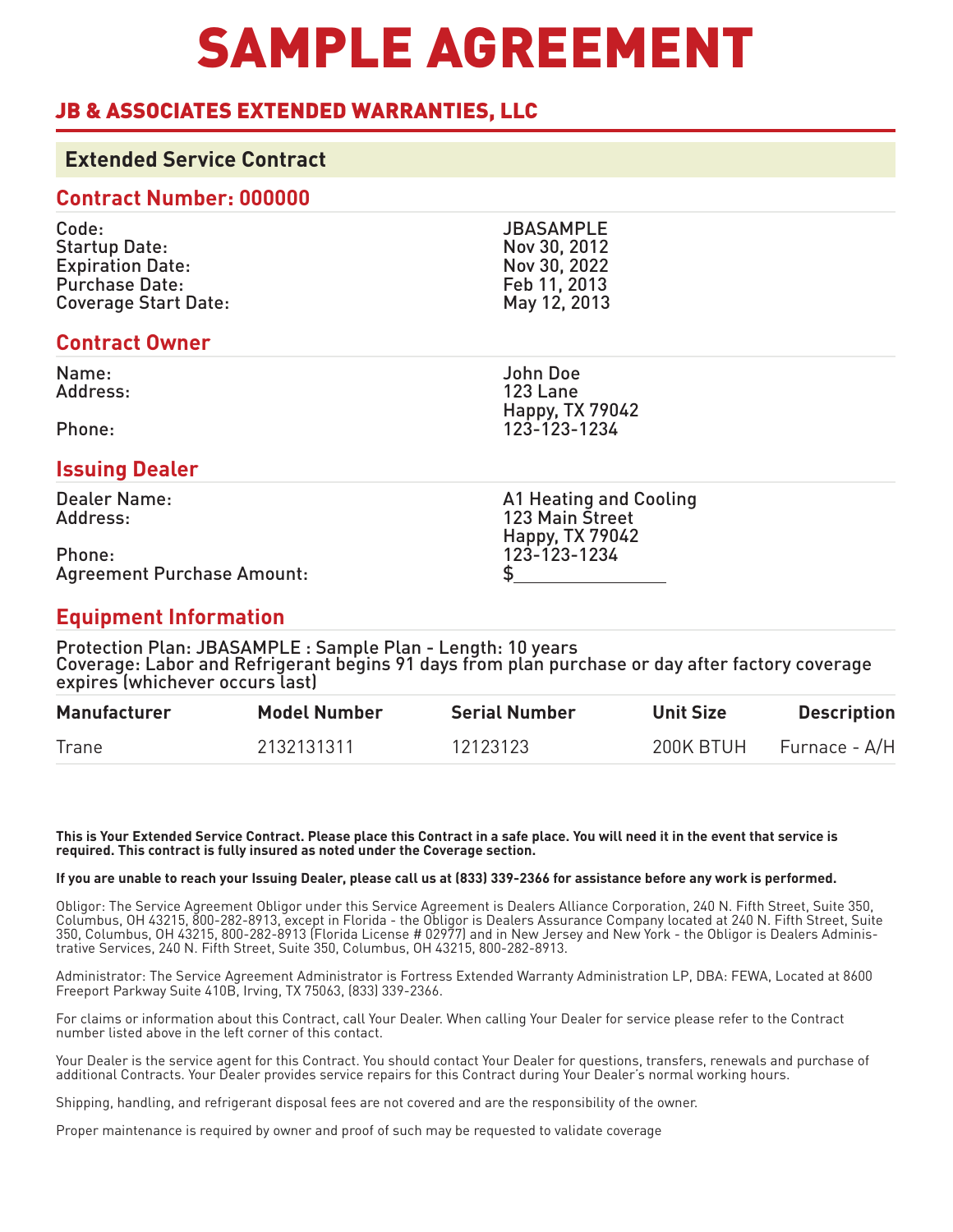This is Your Extended Service Contract. Please place this Contract in a safe place. You will need it in the event that service is required. This contract is fully insured as noted under the Coverage section.

Obligor: The Service Agreement Obligor under this Service Agreement is Dealers Alliance Corporation, 240 N. Fifth Street, Suite 350, Columbus, OH 43215, 800-282-8913, except in Florida - the Obligor is Dealers Assurance Company located at 240 N. Fifth Street, Suite 350, Columbus, OH 43215, 800-282-8913 (Florida License # 02977) and in New Jersey and New York - the Obligor is Dealers Administrative Services, 240 N. Fifth Street, Suite 350, Columbus, OH 43215, 800-282-8913.

Administrator: The Service Agreement Administrator is Fortress Extended Warranty Administration LP, DBA: FEWA, Located at 8600 Freeport Parkway Suite 410B, Irving, TX 75063, (833) 339-2366.

For claims or information about this Contract, call Your Dealer. When calling Your Dealer for service please refer to the Contract number listed above in the left corner of this contact.

Your Dealer is the service agent for this Contract. You should contact Your Dealer for questions, transfers, renewals and purchase of additional Contracts. Your Dealer provides service repairs for this Contract during Your Dealer's normal working hours.

Shipping, handling, and refrigerant disposal fees are not covered and are the responsibility of the owner.

Proper maintenance is required by owner and proof of such may be requested to validate coverage.

#### **TERMS AND CONDITIONS**

1. Service Agreement Provider/ Obligor):

The Service Agreement Provider/Obligor under this Service Agreement is Dealers Alliance Corporation, 240 N. Fifth Street, Suite 350, Columbus, OH 43215, except in Florida - the Obligor is Dealers Assurance Company located at 240 N. Fifth Street, Suite 350, Columbus, OH 43215 (Florida License # 02977) and in New Jersey and New York - the Obligor is Dealers Administrative Services, 240 N. Fifth Street, Suite 350, Columbus, OH 43215.

#### Definitions:

"We", "Us" and "Our" shall mean the obligor. In Florida "We", "Us" and "Our" shall mean Dealers Assurance Company. "You" or "Your" shall mean the consumer or purchaser of the product(s) covered by this Service Agreement. Service Agreement ("Agreement") shall mean this document together with Your original purchase receipt. "Administrator" shall mean Fortress Extended Warranty Administration LP, DBA: FEWA, Located at 8600 Freeport Parkway Suite 410B, Irving, TX 75063.

For claims or information about this Agreement, please call the Program Administrator (833) 339-2366. All calls are subject to recording.

There is no deductible under this Service Agreement.

#### 3. WHAT IS COVERED:

In consideration of payment of the Service Agreement price, this Service Agreement provides for either the repair or replacement of the covered product(s) as described subject to the terms and conditions below. This Agreement does not cover repair or replacement of the product for any of the causes or provide coverage for any losses set forth in the section below entitled WHAT IS NOT COVERED. The covered product (or products) under this Service Agreement are set forth on page 1 of this Service Agreement. In the event of any conflict between this Section 3 and the description on page 1, the description on page 1 shall control.

a) Repair Protection: If Your product is eligible for repair protection this Agreement provides, at our discretion, for the repair or replacement of Your product to its standard operating condition provided the product, during normal usage, fails to perform its intended functions due to normal wear and tear; mechanical or electrical failure; or a defect in either materials or workmanship. Parts used to repair or replace the covered product may be new, used, refurbished or non-original manufacturer's parts that perform to factory specifications of the product;

b) No Lemon Guarantee: This Agreement provides that following the expiration of the manufacturer's warranty term and after three service repairs have been completed for the same problem, on an individual product that requires a fourth repair, as determined by Us, We reserve the right to replace the product with one of like kind and quality not to exceed the original purchase price of the product. This clause will be exercised at our sole discretion;

c) Generator(s): All internally installed parts supplied by the manufacturer;

d) Condensing Unit(s): All internally installed parts supplied by the manufacturer. Evaporator coils, condenser coils, and metering devices are covered against leaks as received from the manufacturer. The Agreement will not pay for changeover from CFC to non- CFC refrigerant or oil changes on commercial compressors;

e) Evaporator Coil: A new evaporator coil is covered when sold as a part of a complete system;

f) Compressor: All internal functioning parts supplied by the manufacturer;

g) Electric Furnaces and Air Handlers: All internal functioning parts including heat modules and controls supplied by the manufacturer;

h) Gas Furnace: All internal functioning parts supplied by the manufacturer;

i) Water Heater: All internal functioning parts supplied by the manufacturer. Excludes any repair due to calcium build-up;

j) Boiler(s): Coverage applies to internal parts as installed by the original manufacturer, additional external pumps excluded;

k) Heat Pump: Coverage applies to internal parts as installed by the original manufacturer. Excludes exterior components (i.e. drain lines, disconnect breakers, external pumps) or any failure, leakage, or design problem associated with closed loop application or open discharge piping;

l) Refrigerant Leaks: Covers repair of the leak and replacement refrigerant charge as a result of leaks internal of the unit. Refrigerant is covered only when a leak has been permanently repaired and/ or a compressor or coil replaced.

#### 4. Maintenance Requirement:

You must maintain the equipment in accordance with the service requirements set forth by the manufacturer to keep Your Service Agreement in force. Evidence of proper service, when required by Administrator, must be submitted in the event of a claim. Failure to maintain the product in accordance with the manufacturers instructions may result in denial of coverage under this Agreement.

5. Claim Submission: Upon inspection and diagnosis, if it is determined that the failure is covered by this Agreement, the service agent should repair the failure and proceed per the program guidelines and submit the claim along with proper documentation. You must sign all service invoices upon completion of the repair.

a) Hours Of Service: Repair service and service calls will be made during normal working hours of the service dealer. We do not cover overtime rates.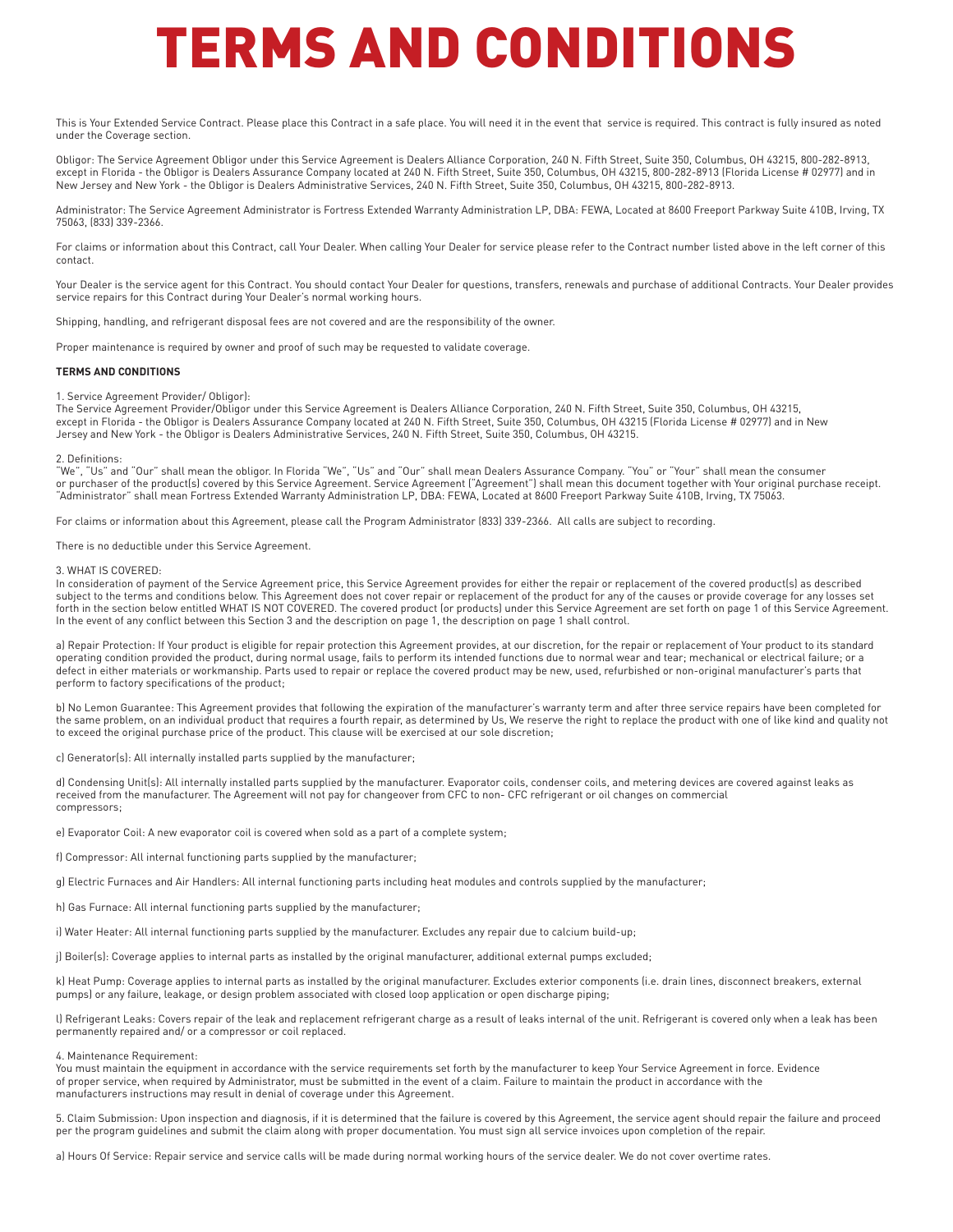6. Terms: This Service Agreement shall commence upon the date of Agreement purchase. The product manufacturer has primary responsibility for replacement or repair of the covered product during the manufacturer's warranty period. Claims will not be accepted before the standard waiting period expires. See Service Agreement for "Coverage Start Date."

7. Limit of Liability: The total amount that We will pay for repairs made in connection with all claims that You make pursuant to this Service Agreement shall not exceed the purchase price of the product less taxes, or our limit of liability table [Attachment: Limit of Liability], whichever is less. In the event that We make payments for repairs, which in the aggregate, are equal to the product Purchase Price, or We replace the product with a new, rebuilt or refurbished product of equal or similar features and functionality, We will have no further obligations under this Service Agreement. For more details on Limit of Liability, please visit www.jbandassociates.biz/lol.

8. To Obtain Service:If the covered product requires service, call the service contractor noted on the front page of Your Service Agreement. You must provide the Agreement number and explain the problem. They will attempt to resolve the problem you are experiencing over the telephone. If the service agent cannot resolve the problem they will schedule a service call with you. We reserve the right to inspect the product from time to time. Service will be provided during normal business hours and in the USA only.

9. Purchaser Records: You may be required to provide proof of purchase as a condition for receiving service under the Agreement. Your original purchase receipt and this Agreement should be kept in a safe place.

#### 10. WHAT IS NOT COVERED:

a) Any equipment located outside the United States of America;

b) Equipment sold without a manufacturer's warranty;

c) Refurbished products;

d) Repair or replacement necessitated by loss or damage resulting from any cause other than normal use and operation of the product in accordance with the manufacturer's specifications and owner's manual. This includes, but is not limited to, theft, operator negligence, misuse, abuse, improper electrical/power supply, spikes, and surges, incorrect wiring, non-connected/loose wires, field installed wiring, exposure to natural disasters (such as tornados, hurricanes, floods, earthquakes);

e) Unauthorized repairs, repairs due to improper installation and/or improper application, leaks caused from non-factory welds;

f) Cosmetic damage to case or cabinetry or other non-operating parts or components including corrosion or oxidation;

g) Lack of manufacturer specified maintenance, improper equipment modifications, vandalism, animal or insect infestation, rust, dust, corrosion, defective batteries, battery leakage, acts of nature, or any other peril originating from outside the product;

h) Any and all pre-existing conditions that occur prior to the effective date of this Agreement;

i) Service necessary because of improper storage, improper ventilation, reconfiguration of equipment, use or movement of the equipment, including the failure to place the equipment in an area that complies with the manufacturer's published space or environmental requirements;

j) Any utilization of equipment that is inconsistent with either the design of the equipment or the way the manufacturer intended the equipment to be used;

k) Failures of products caused by any installation that prevents normal service;

l) Any and all cases in which the manufacturer of the equipment would not honor any warranty regarding the equipment;

m) Failure to use reasonable means to protect Your product from further damage after a failure occurs;

n) Product(s) with removed or altered serial number;

o) Service recommended (for convenience) by a repair facility not necessitated by mechanical or electrical breakdown even when components are operating outside manufacturers specifications but still providing proper heating and cooling;

p) Any repair that is a result of in-warranty parts not provided or shipped by the manufacturer; damage or equipment failure which is covered by manufacturer's warranty, manufacturer's recall, or factory bulletins (regardless of whether or not the manufacturer is doing business as an ongoing enterprise);

q) Systems or component(s) that are covered by a manufacturer's warranty, insurance or another service contract;

r) Consequential damages or delay in rendering service under this Agreement or loss of use during the period that the product is at the repair center or otherwise awaiting parts;

s) Service required as a result of any alteration of the equipment or repairs made by anyone other than the authorized service provider, its agents, distributors, contractors or licensees or the use of supplies other than those recommended by the manufacturer;

t) Charges related to "No problem found" diagnosis or preventative maintenance performed without mechanical breakdown or electrical failure. Non-failure problems, including but not limited to; noises, squeaks, unbalanced fan blades, tightening of fittings, resetting switches, etc. Intermittent issues are not product failures;

u) Standard Programmable and digital thermostats are covered with a complete split or package system if listed on the first page of this Contract. Additional coverage required for thermostats when OEM coverage is less than the term of the system agreement and when the thermostat cost is > \$125 wholesale cost. Humidistats, combination, zone controllers, and variable speed motor (ECM) controllers for zone or humidity control are not covered with a system and require additional separate agreement purchase;

v) Services made mandatory by changes in Federal, State or local regulations;

w) Clogged drain line, electrodes, nozzles or gaskets, are considered maintenance and are not covered. Exterior disconnect box and high voltage wiring;

x) Thermostat calibration and/or software updates, incorrect wiring and dead batteries;

y) Appearance features, aesthetics, paint and cabinet parts, knobs and buttons, routine maintenance, periodic cleaning, and customer education;

z) Consequential damage caused by rust, oxidation corrosion, water, freezing, fire, lightning, general environmental conditions, insect or rodent infestation, vandalism, or other acts of nature;

aa) Special tooling, blocks, tackle, dollies, and scaffolding;

ab) Filters, duct work, vents, external fuses, external line sets, belts, connectors, piping, high or low voltage lines external of the equipment;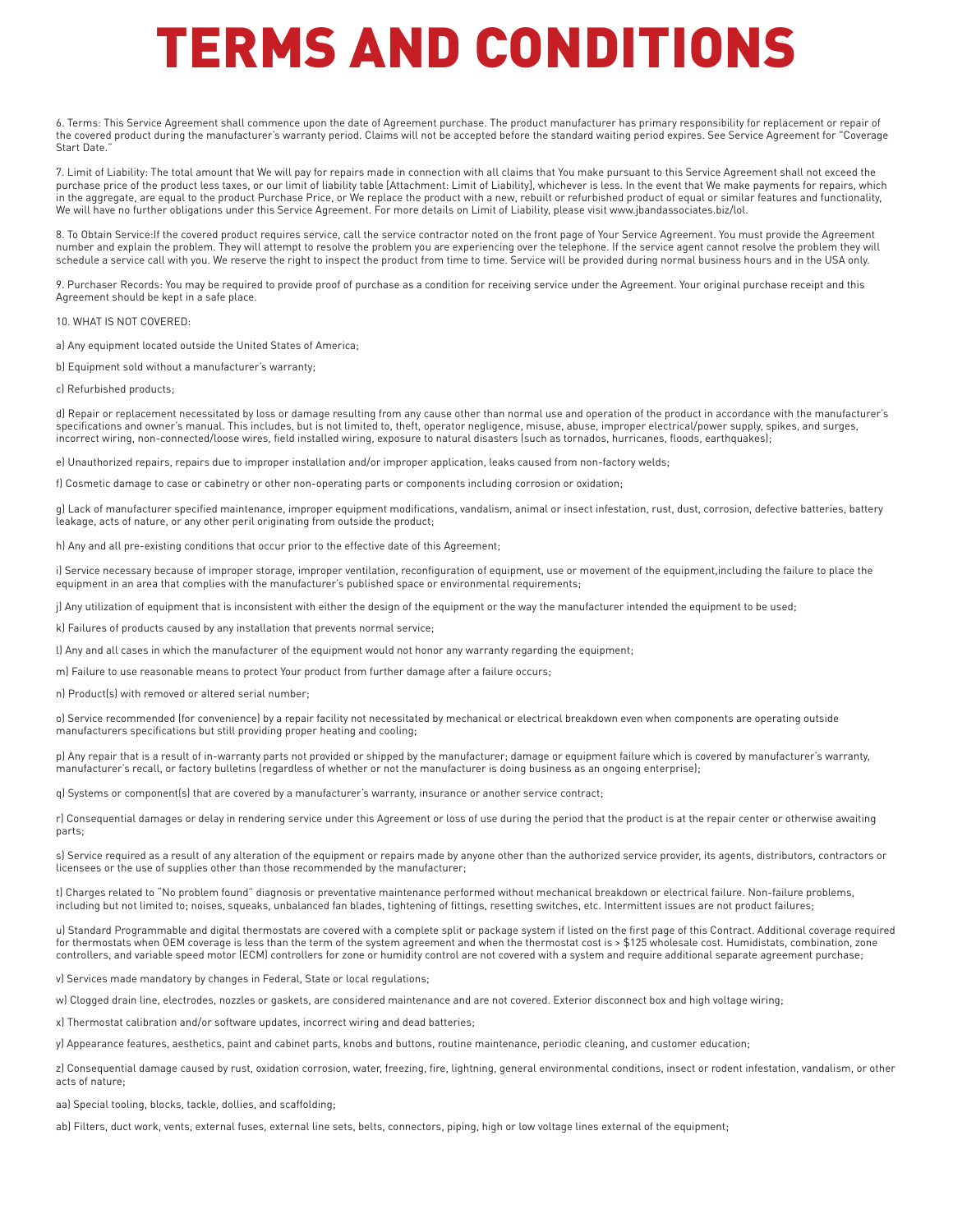ab) Filters, duct work, vents, external fuses, external line sets, belts, connectors, piping, high or low voltage lines external of the equipment;

ac) Premium service cost over normal service charges. Items located outside the installed unit's cabinet;

ad) Shipping, handling, and refrigerant disposal fees are not covered and are the responsibility of the owner;

ae) Failures due to incorrect refrigerants, improperly matched condensing units and evaporator coils, or metering devices

af) Dirty Sock Syndrome or odors:

ag) Automatic transfer switches above 400 amps and/or 3 phase, are excluded from coverage;

ah) Portable generators are excluded from coverage. Repairs performed by unauthorized Service Agents. Generators used as rental or trailer mounted applications;

ai) Generators used for prime power where utility power does or does not normally exist. Cost of normal maintenance (i.e. tune-ups and associated parts), adjustments, loose/leaking clamps, installation, and start-up;

aj) Steel enclosures that are rusting due to improper installation, and/or location in a harsh or saltwater environment; or scratched where integrity of paint applied is compromised;

ak) Failures resulting from exposure to corrosive environments, unless seacoast coverage is purchased. Corrosion caused by atmospheric environments contaminated by aerosols;

al) Failures caused by any contaminated fuels, oils, coolants or lack of proper fluid amounts;

am) Batteries, fuses, belts, spark plugs and all engine fluids;

an) Transportation deemed abnormal;

ao) Equipment that has been moved from original address such as mobile homes, etc;

ap) Field installed accessories including but not limited to: float switch, secondary drain pan, baffle, drip eliminator, start kit, surge protector, condensate pump, wireless accessories, etc.)

aq) Refrigerant used during diagnostic leak checks, or for temporary cooling/heating

#### 11. Renewal:

This Service Agreement may at Our discretion be renewed at the expiration of its term. When We offer to renew the Service Agreement, the renewal price quoted will reflect the age of the product and the prevailing service cost at the time of the renewal.

#### 12. Transferability:

This Agreement may be assigned or transferred at no charge to subsequent owners if the maintenance required has been performed. This can be done only if the original Service Agreement holder sends notice to the dealer and calls the Program Administrator toll-free at 855-742-5522 within one hundred and eighty (180) days of a change in ownership, the name and address of the new purchaser along with a copy of the original Service Agreement. In the event of a transfer of registered equipment due to manufacturer/dealer replacement, the original start-up date will remain in effect for the duration of the Agreement

#### 13. Cancellation:

You may cancel this Agreement at any time. To arrange for cancellation of this Agreement call Administrator toll-free at 855-742-5522. If You cancel within the first thirty (30) days after purchasing this Agreement You will receive a full refund, less any claims paid or pending.

If You cancel after thirty (30) days following Your purchase of this Agreement, You will receive a pro rata refund based on the time remaining on Your Agreement, less any claims paid or pending, subject to an administrative fee of \$10.00 or 10% of the Agreement purchase price, whichever is less.

Administrator or We may only cancel this Agreement for the following reasons: nonpayment of the Agreement price, fraud or material misrepresentation. If We cancel this Agreement, Administrator will provide You with written notice of cancellation listing the reason for such cancellation not later than fifteen (15) days before the effective date of termination, and will refund Your payment in full, less any claims paid or pending.

#### 14. Insured Agreement:

This is not an insurance policy. However, We have obtained an insurance policy to insure Our performance under this Service Agreement. In the event We cease to operate, become bankrupt, or fail to pay any claim or fail to replace the Product covered under this Service Agreement within one hundred and eighty (180) days after the Product has been returned or, in the event that You cancel this Service Agreement, and We fail to refund the unearned portion of the Service Agreement price, You are entitled to make a direct claim against the insurer, Dealers Assurance Company, 240 N. Fifth Street, Suite 350, Columbus, OH 43215, 800-282-8913.

#### 15. SUBROGATION:

In the event that coverage is provided under this Agreement, We shall be subrogated to all the rights You have to recover against any person or organization arising out of any defect which is the subject of a voluntary or mandatory recall campaign, as well as out of any order, judgment, consent decree, or other settlement, and You shall execute and deliver instruments and papers and do whatever is necessary to secure such rights. You shall do nothing to prejudice those rights. Further, all amounts recovered by You for which You have received benefits under this Agreement shall belong to, and be paid to JB & Associates, up to the amount of benefits paid under this Agreement. We shall recover only the excess after You are fully compensated for Your loss.

#### ENTIRE CONTRACT:

This Service Agreement together with Your Purchase Receipt sets forth the entire contract between the parties and no representation, promise or condition not contained herein shall modify.

#### **SPECIAL STATE DISCLOSURES**

Regulation of service plans may vary widely from state to state. Any provision within this service agreement plan ("Service Agreement") which conflicts with the laws of the state where You live shall automatically be considered to be modified in conformity with applicable state laws and regulations as set forth below. The following state specific requirements apply if Your Service Agreement was purchased in one of the following states and supersede any other provision of Your Service Agreement terms and conditions to the contrary.

#### ALABAMA only:

The Service Agreement Provider is Dealers Alliance Corporation. You may return this Service Agreement within twenty (20) days of the date the Service Agreement was provided to You or within ten (10) days if the Service Agreement was delivered to You at the time of sale. If You made no claim, the Service Agreement is void, and the full purchase price will be refunded to You. The Administrator will pay a penalty of 10% per month on a refund that is not paid or credited within forty-five (45) days after return of the service contract to the Administrator. These provisions apply only to the original purchaser of the Service Agreement.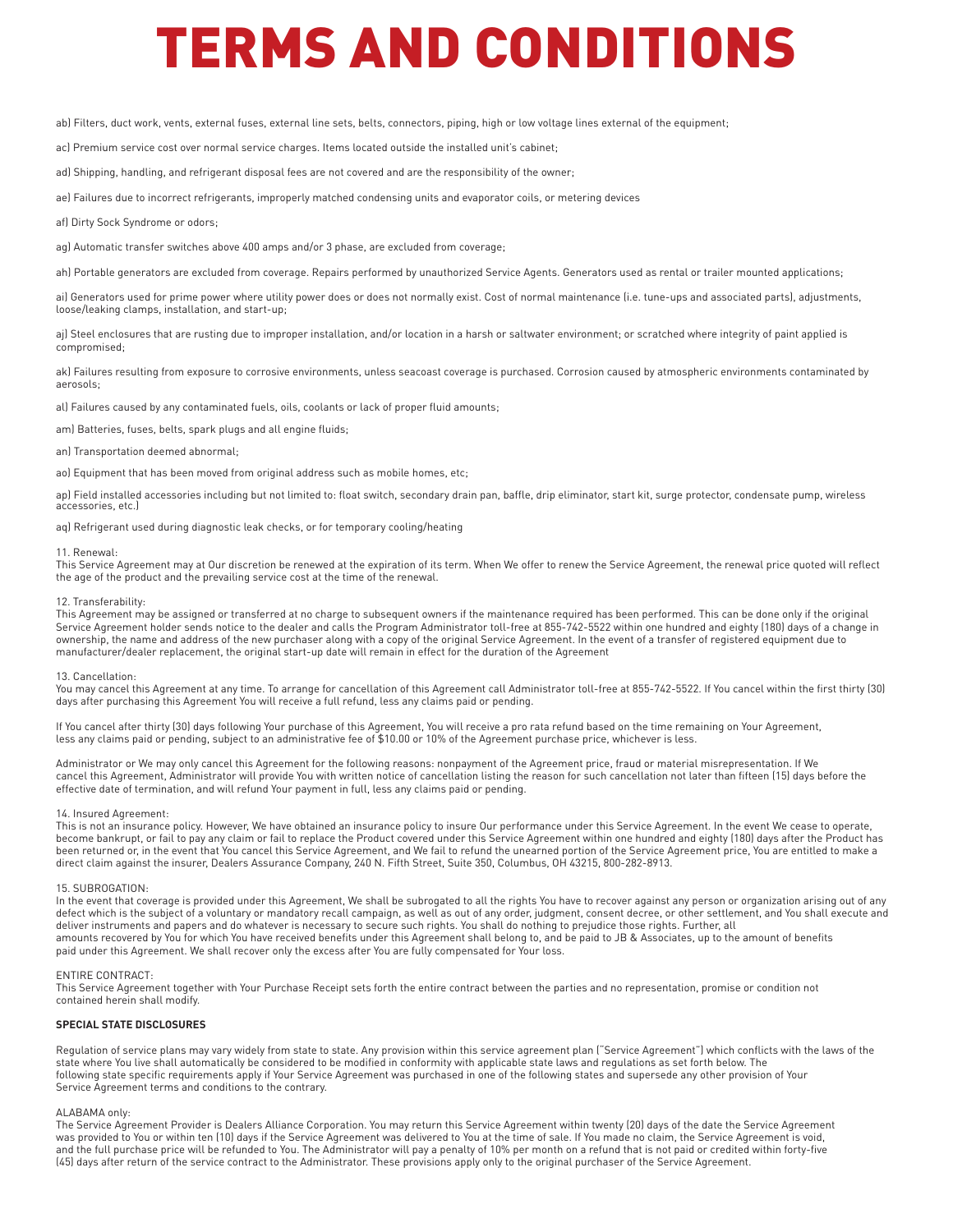If You cancel this Service Agreement after the first (twenty) 20 days, you will receive the unearned portion of the full purchase price of the Service Agreement, less an administrative fee of up to twenty-five dollars (\$25.00).

#### ARIZONA only:

Definitions: A "consumer" means a contract holder, inclusive of a buyer of the covered product (other than for re-sale), any person to whom the product is transferred during duration of the contract coverage period, or any person entitled to receive performance on the part of the obligor under applicable law; "service Dealer" is any person or entity that performs or arranges to perform services pursuant to a service contract which the person issues; "service contract administrator" means an entity which agrees to provide contract forms, process claims and procure insurance for and on behalf of a dealer in performance of the obligations pursuant to a service contract, but which may not itself perform actual repairs. Dealers Alliance Corporation is the provider and the obligor for this Service Agreement in Arizona.

Cancellation: No claim incurred or paid shall be deducted from the amount of any refund. The cancellation provision shall not contain both a cancellation fee and a cancellation penalty. Administrator or We may only cancel this Agreement for the following reasons: nonpayment of the Agreement price by You, fraud or material misrepresentation by You.

#### ARKANSAS only:

You may return this Service Agreement within twenty (20) days of the date the Service Agreement was mailed to You or within ten (10) days if the Service Agreement was delivered to You at the time of sale. If You made no claim, the Service Agreement is void, and the full purchase price will be refunded to You. The Administrator will pay a penalty of 10% per month on a refund that is not paid or credited within forty-five (45) days after return of the service contract to the Administrator. These provisions apply only to the original purchaser of the Service Agreement.

#### CALIFORNIA only:

This Service Agreement may be cancelled by the Agreement holder for any reason, including, but not limited to, the Product covered under this contract being sold, lost, stolen or destroyed. If You decide to cancel Your Service Agreement, and cancellation notice is received by the selling retailer within 30 days of the date you received the Service Agreement, and you have made no claims against the Service Agreement, you will be refunded the full Service Agreement price, less any claims; or if Your Service Agreement is cancelled by written notice after 30 days from the date you received this Service Agreement, you will be refunded a pro-rated amount of the Service Agreement price, less any claims paid or less an administrative fee of 10% of the Service Agreement price or \$25, whichever is less, unless otherwise precluded by law. To arrange for cancellation of this Plan, please contact Your selling retailer.

#### COLORADO only:

Action under this Service Agreement may be covered by the provisions of the "Colorado Consumer Protection Act" or the "Unfair Practices Act", articles 1 and 2 of title 6, C.R.S. A party to this Service Agreement may have a right of civil action under the laws, including obtaining the recourse or penalties specified in such laws.

#### CONNECTICUT only:

The term of Your Service Agreement is automatically extended by the length of time in which the covered Product is in the Obligor's custody for repair under the Service Agreement. You may cancel Your Service Agreement if the covered product is lost, stolen, or destroyed. This Service Agreement provides in-home service. In the event of a dispute with the Obligor, you may contact the State of Connecticut Insurance Department: P.O. Box 816, Hartford, CT 06142-0816, Attn: Consumer Affairs. The written complaint must contain a description of the dispute, the purchase or lease price of the Product, the cost of repair of the Product, and a copy of the Service Agreement.

#### FLORIDA only:

The obligor and administrator under this Service Agreement is Dealers Assurance Company (License No. 02977). If you cancel this Service Agreement, you will receive a refund equal to 90% of the unearned pro rata purchase price of the Service Agreement, less any claims that have been paid. If we cancel this Service Agreement, you will receive one hundred percent (100%) of the unearned pro rata purchase price of the Service Agreement. The rates charged to You for this Service Agreement are not subject to regulation by the Florida Office of Insurance Regulation.

#### GEORGIA only:

You may cancel this Service Agreement at any time by notifying the selling retailer in writing or by surrendering the Service Agreement to the selling retailer, whereupon the selling retailer will refund the unearned pro rata purchase price based on the time remaining on the request for cancellation, less an administrative fee of \$10 or 10% of the pro-rata refund amount, whichever is less. To arrange for cancellation of this Plan, please contact Your selling retailer. The Obligor is also entitled to cancel this Service Agreement at any time based upon fraud, misrepresentation, nonpayment of fees by you. The following exclusion: ANY AND ALL PREEXISTING CONDITIONS THAT OCCUR PRIOR TO THE EFFECTIVE DATE OF THIS CONTRACT is hereby amended with respect to Georgia contract holders as follows: WHAT IS NOT COVERED: ANY AND ALL PRE-EXISTING CONDITIONS KNOWN TO YOU OR REASONABLY SHOULD HAVE BEEN KNOWN TO YOU THAT OCCUR PRIOR TO THE EFFECTIVE DATE OF THIS CONTRACT. Procedures for cancellation of this Service Agreement will comply with section 33-24-44 of the Georgia Code. Administrator may cancel this Service Agreement upon thirty (30) days written notice to you. No claim incurred or paid shall be deducted from the amount of any refund.

#### HAWAII only:

The Administrator will pay a penalty of 10% per month on a refund that is not paid or credited within forty-five (45) days after return of the service contract to the Administrator. This provision applies only to the original purchaser of the Service Agreement.

#### ILLINOIS only:

The Administrator will pay the cost of covered parts and labor necessary to restore the Product(s) to normal operating condition as a result of covered or mechanical component failure due to normal wear and tear. You may cancel this Service Agreement at any time. If You cancel this Service Agreement within the first thirty (30) days of purchase and if no service has been provided to You, You shall receive a full refund of the purchase price less a cancellation fee equal to the lesser of ten percent (10%) of the purchase price or fifty dollars (\$50.00). If You cancel this Service Agreement at any other time or if You cancel after service has been provided to You, You shall receive a refund equal to the pro rata purchase price less the value of any service received and less a cancellation fee equal to the lesser of ten percent (10%) of the purchase price or fifty dollars (\$50.00).

#### INDIANA only:

Your proof of payment to the issuing dealer for this Service Agreement shall be considered proof of payment to the insurance company who guarantees Our obligation to You. This Service Agreement is not insurance and is not subject to Indiana insurance law.

#### MASSACHUSETTS only:

You may return this Service Agreement within twenty (20) days of the date the Service Agreement was mailed to You or within ten (10) days if the Service Agreement was delivered to You at the time of sale. If You made no claim, the Service Agreement is void, and the full purchase price will be refunded to You. The Administrator will pay a penalty of 10% per month on a refund that is not paid or credited within forty-five (45) days after return of the service contract to the Administrator. These provisions apply only to the original purchaser of the Service Agreement.

#### MASSACHUSETTS only:

You may return this Service Agreement within twenty (20) days of the date the Service Agreement was mailed to You or within ten (10) days if the Service Agreement was delivered to You at the time of sale. If You made no claim, the Service Agreement is void, and the full purchase price will be refunded to You. The Administrator will pay a penalty of 10% per month on a refund that is not paid or credited within forty-five (45) days after return of the service contract to the Administrator. These provisions apply only to the original purchaser of the Service Agreement.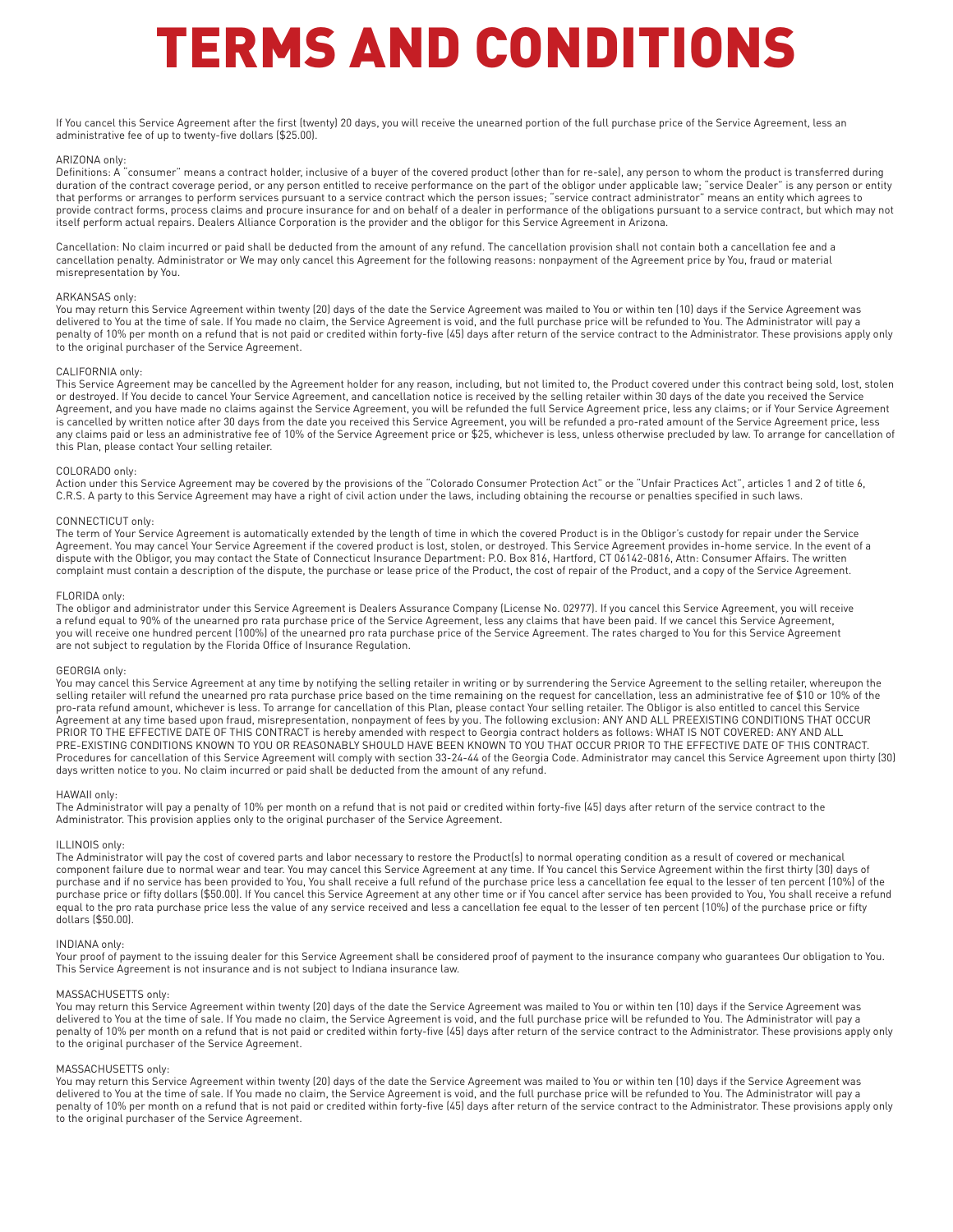#### MAINE only:

You may return this Service Agreement within twenty (20) days of the date the Service Agreement was mailed to You or within ten (10) days if the Service Agreement was delivered to You at the time of sale. If You made no claim, the Service Agreement is void and the full purchase price will be refunded to You. The Administrator will pay a penalty of 10% per month on a refund that is not paid or credited within forty-five (45) days after return of the service contract to the Administrator. These provisions apply only to the original purchaser of the Service Agreement.

#### MARYLAND only:

You may return this Service Agreement within twenty (20) days of the date the Service Agreement was mailed to You or within ten (10) days if the Service Agreement was delivered to You at the time of sale. If You made no claim, the Service Agreement is void, and the full purchase price will be refunded to You. The Administrator will pay a penalty of 10% per month on a refund that is not paid or credited within forty-five (45) days after return of the service contract to the Administrator. These provisions apply only to the original purchaser of the Service Agreement.

#### MINNESOTA only:

You may return this Service Agreement within twenty (20) days of the date the Service Agreement was mailed to You or within ten (10) days if the Service Agreement was delivered to You at the time of sale. If You made no claim, the Service Agreement is void, and the full purchase price will be refunded to You. The Administrator will pay a penalty of 10% per month on a refund that is not paid or credited within forty-five (45) days after return of the service contract to the Administrator. These provisions apply only to the original purchaser of the Service Agreement.

#### MISSOURI only:

You may return this Service Agreement within twenty (20) days of the date the Service Agreement was mailed to You or within ten (10) days if the Service Agreement was delivered to You at the time of sale. If You made no claim, the Service Agreement is void, and the full purchase price will be refunded to You. The Administrator will pay a penalty of 10% per month on a refund that is not paid or credited within forty-five (45) days after return of the service contract to the Administrator. These provisions apply only to the original purchaser of the Service Agreement. In the event of cancellation, no cancellation fee shall apply. In no event will claims paid be deducted from any refund.

#### NEVADA only:

This Service Agreement is not an insurance policy. This Service Agreement does not provide replacement or service coverage for failures or breakdowns arising from pre-existing conditions or for any form of consequential damages. The cancellation provision in Your Service Agreement is hereby deleted and replaced with the following:

"This Service Agreement is void and We will refund to You the purchase price of this Service Agreement, if no service or replacement claim has been made and You return the Agreement to Us: Within 20 days after the date this Service Agreement was mailed or otherwise sent to You; or Within 10 days after You have received a copy of the Service Agreement if We have furnished You with a copy of this Agreement at the time when this Agreement was purchased. To arrange for cancellation of this Agreement, please contact Your selling retailer. We will refund to You the purchase price of this Agreement within 45 days after it has been returned to Us. If We do not refund the purchase price within 45 days, We will pay the You a penalty of 10 percent of the purchase price for each 30-day period that the refund remains unpaid. You may also cancel this Service Agreement at any other time and receive a refund equal to the pro rata purchase price. These provisions apply only to the original purchaser of the Service Agreement. We may not cancel this Agreement once it has been in effect for at least seventy (70) days, except for the following conditions: Failure to pay the service Agreement purchase price; The Agreement holder being convicted of a crime which results in an increase in the service required under this Agreement; Discovery of fraud or material misrepresentation perpetrated by You in purchasing this Agreement or obtaining service; The discovery of an act or omission, or a violation of any condition of this Agreement by You which .<br>substantially and materially increases the service requested under the Service Agreement; or A material change in the nature or extent of the service required under the Service Agreement, which occurs after the purchase of this Agreement, and substantially and materially increases the service required beyond that contemplated at the time of purchase. If We cancel this Service Agreement for any of the above reasons, You will receive a refund equal to the pro rata purchase price. With respect to each Product covered under this Service Agreement, the Administrator, and/or Obligor liability is limited to the original retail purchase price You paid for such Product. We may not cancel this Service Agreement until at least fifteen (15) days after the notice of cancellation has been mailed to You.

THIS SERVICE AGREEMENT IS SUBJECT TO A WAITING PERIOD AND PROVIDES NO COVERAGE PRIOR TO EXPIRATION OF THE WAITING PERIOD.

#### Repair Protection:

i) Emergency Repair - Service Within 24 Hours: For goods that are essential to the health and safety of the holder, such as loss of heating, cooling, plumbing or substantial electrical service, and such loss of service renders the home otherwise uninhabitable, will commence within 24 hours after the claim is reported. ii) Emergency Repair – Status Report: In an emergency situation, if the repairs cannot be completed within three (3) calendar days after the report of the claim Fortress Extended Warranty Administration will provide a status report to the holder that will include the following:

a. A list of the required repairs or services,

b. The primary reason causing the required repairs or services to extend beyond the 3-day period, including the status of any parts required for the repairs or services, c. The current estimated time to complete the repairs or services, and

d. Contact information for the holder to make additional inquiries concerning any aspect of the claim and a commitment to respond to such inquiries not later than one (1) business day after such an inquiry is made.

#### NEW HAMPSHIRE only:

In the event You do not receive satisfaction under this Service Agreement, You may contact the New Hampshire Insurance Department at 21 South Fruit Street, Suite 14, Concord, NH 03301, 1 (800) 852-3416.

#### NEW JERSEY only:

The Administrator will pay a penalty of 10% per month on a refund that is not paid or credited within forty-five (45) days after return of the service contract to the Administrator. This provision applies only to the original purchaser of the Service Agreement

#### NEW MEXICO only:

You may return this Service Agreement within twenty (20) days of the date this Service Agreement was provided to You. If You made no claim, the contract is void, and the full purchase price will be refunded to You. The Administrator will pay a penalty of ten (10%) percent per month on a refund that is not made within sixty (60) days of the return of the Service Agreement. These provisions apply only to the original purchase of the Service Agreement. The Administrator may not cancel this Service Agreement once it has been in effect for seventy (70) days except for the following conditions: failure to pay an amount when due; the conviction of You in a crime that results in an increase in the service required under the Service Agreement; fraud or material misrepresentation by you in purchasing the Service Agreement or in obtaining service; or the discovery of an act or omission, or a violation of any condition of the Service Agreement by You which substantially and materially increases the service required under the Service Agreement. If Administrator cancels this Service Agreement, We will mail a written notice to You at Your last known address at least fifteen (15) days prior to cancellation with the reason for cancellation. The Administrator is not required to mail You written notice if the reason for cancellation is nonpayment of the provider fee, a material misrepresentation, or a substantial breach of duties by You relating to the covered property or its use.

#### NEW YORK only:

You may return this Service Agreement within twenty (20) days of the date this Service Agreement was provided to You, or within ten (10) days if the Service Agreement was delivered to You at the time of sale. If You made no claim, the Service Agreement is void and the full purchase price will be refunded to You. The Administrator will pay a penalty of ten (10) percent per month on a refund that is not made within thirty (30) days of return of the Service Agreement to the Administrator. These provisions apply only to the original purchaser of the Service Agreement. In the event we cancel this Service Agreement, We will mail a written notice to You at Your last known address, at least, fifteen (15) days prior to cancellation with the reason for cancellation. Administrator is not required to mail You written notice if the reason for cancellation is nonpayment of the provider fee, a material misrepresentation, or a substantial breach of duties by You relating to the covered property or its use.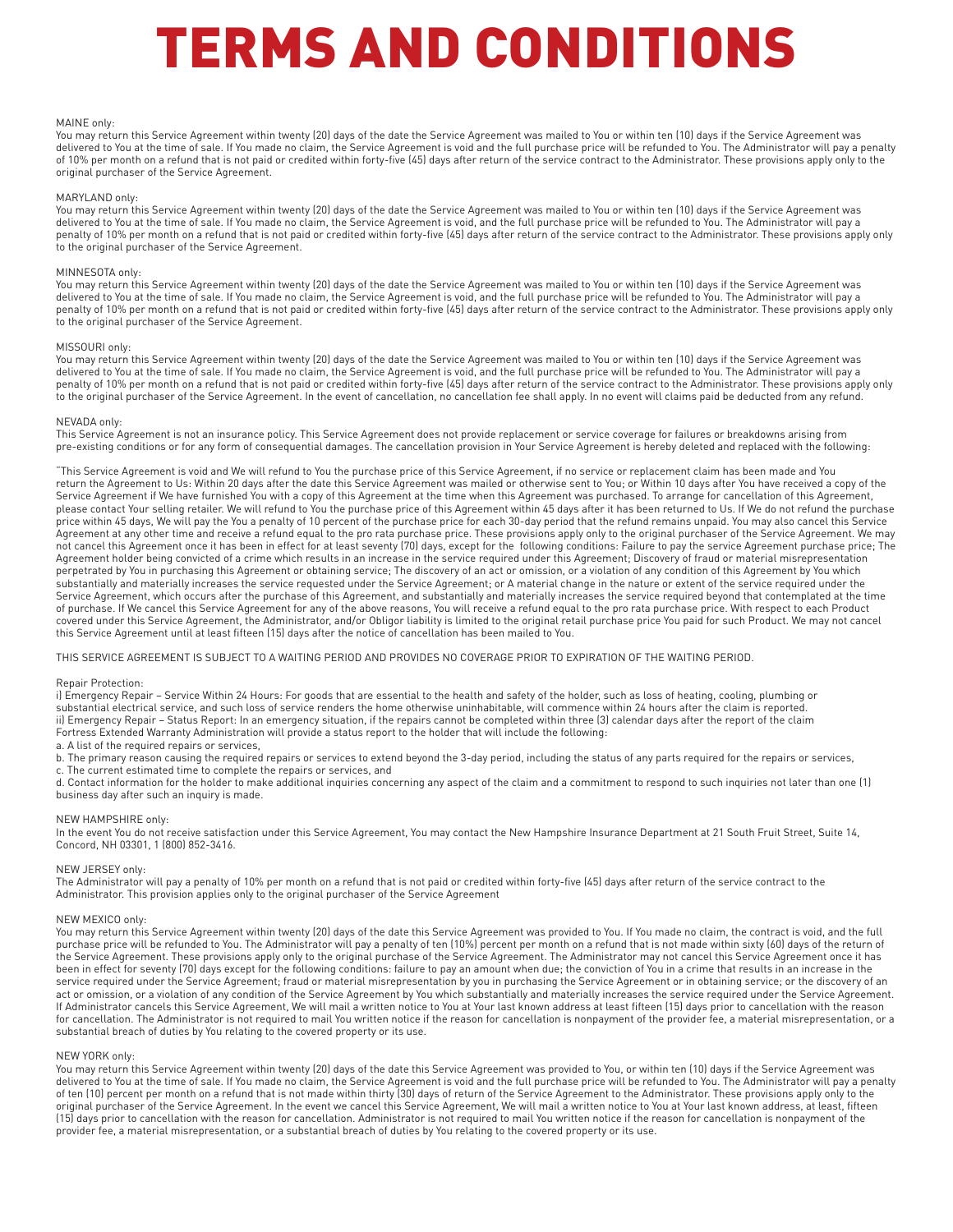#### NORTH CAROLINA only:

The purchase of a Service Agreement is not required in order to obtain financing. The Administrator may not cancel this Service Agreement except for nonpayment by You, or in violation of any of the terms and conditions of this Service Agreement. If You cancel Your Service Agreement, You will receive a pro-rata refund, less the cost of any claims paid and less a cancellation fee of ten percent (10%) of the amount of the refund.

#### OKLAHOMA only:

This is not an insurance contract. Coverage afforded under this Service Agreement is not guaranteed by the Oklahoma Insurance Guaranty Association. In the event You cancel this Service Agreement, You shall receive a refund equal to ninety percent (90%) of the unearned pro-rata purchase price. To arrange for cancellation of this Plan, please contact Your selling retailer. In the event We cancel this Service Agreement, You shall receive a refund equal to one hundred percent (100%) of the unearned pro-rata purchase price, less the cost of any service received.

#### SOUTH CAROLINA only:

In order to prevent damage to the covered Product, please refer to the owner's manual. This Service Agreement does not provide coverage for pre-existing conditions. This Service Agreement does not cover repair and replacement necessitated by loss or damage resulting from 1) any cause other than normal use and operation of the Product in accordance with manufacturer's specifications and/or owner's manual or 2) failure to use reasonable means to protect Your Product from further damage after a breakdown or performance failure occurs. You may return this Service Agreement within twenty (20) days of the date this Service Agreement was provided to You, or within ten (10) days, if the Service Agreement was delivered to You at the time of sale. If You made no claim, the Service Agreement is void and the full purchase price will be refunded to You. To arrange for cancellation of this Agreement, please contact Your selling retailer. The Administrator will pay a penalty of ten percent (10%) per month on a refund that is not made within forty-five (45) days of return of the Service Agreement to the Administrator. These provisions apply only to the original purchaser of the Service Agreement. In the event the Administrator cancels this Service Agreement, the Administrator will mail a written notice to You at Your last known address at least fifteen (15) days prior to cancellation with the reason for cancellation. The Administrator is not required to mail You written notice if the reason for cancellation is nonpayment of the provider fee, a material misrepresentation, or a substantial breach of duties by You relating to the covered property or its use. In the event You have a question or complaint, You may contact the South Carolina Department of Insurance, P.O. Box 100105, Columbia, South Carolina, 29202-3105, Telephone (803) 737-6134.

#### TEXAS only:

Fortress Extended Warranty Administration LP, DBA: FEWA, Administrator license # 270. The Administrator will pay a penalty of ten (10) percent of the amount outstanding per month on a refund that is not made within forty-five (45) days. The provisions apply only to the original purchaser of the Service Agreement. In the event We cancel the Service Agreement, We will mail a written notice to You at Your last known address at least five (5) days prior to cancellation, which shall state the effective date of cancellation and the reason for cancellation. However, prior notice is not required if the reason for cancellation is nonpayment of the provider fee, a material misrepresentation by You relating to the covered property or its use, or a substantial breach of Your duties relating to the covered product or its use. You may apply directly to the insurer if a refund or credit is not paid before the 46th day after the date on which the Service Agreement is canceled. Unresolved complaints concerning a provider or questions concerning the registration of a service contract provider may be addressed to the Texas Department of Licensing and Regulations, PO Box 12157, Austin TX 78711, telephone number 1-800-803-9202.

#### UTAH only:

We may cancel this Service Agreement by providing You with (30) days' written notice for the following reasons only: fraud, material misrepresentation, substantial change in the risk assumed, unless We should reasonably have foreseen the change or contemplated the risk when entering into the contract. We may cancel this Service Agreement by providing You with ten (10) days written notice if the reason for cancellation is non-payment by You. This Service Agreement does not provide coverage for pre-existing conditions or any product that is subject to neglect, abuse or damage prior to issuance of the Service Agreement. If in an emergency situation and Administrator cannot be reached, You can proceed with repairs. The Administrator will reimburse You or the repairing facility in accordance with the Service Agreement provisions. This Service Agreement may be paid in full at the time of purchase or financed. Coverage afforded under this Service Agreement is not guaranteed by the Property and Casualty Guaranty Association. This Service Agreement is subject to limited regulation by the Utah Insurance Department. To file a complaint, contact the Utah Insurance Department.

#### VERMONT only:

You may return this Service Agreement within twenty (20) days of receipt and, if no claim for service has been made, receive a full refund of the Agreement purchase price.

#### WASHINGTON only:

You may return this Service Agreement within twenty (20) days of the date this Service Agreement was provided to You, or within ten (10) days if the Service Agreement was delivered to You at the time of sale. If You made no claim, the Service Agreement is void and the full purchase price will be refunded to You. The Administrator will pay a penalty of ten (10) percent per month on a refund that is not paid or credited within thirty (30) days after the return of the Service Agreement to the Administrator. These provisions apply only to the original purchaser of the Service Agreement. In the event the Administrator cancels the Service Agreement, the Administrator will mail a written notice to You at Your last known address at least twenty-one (21) days prior to cancellation, which shall state the effective date of cancellation and the reason for cancellation. You may make a claim directly with Dealers Assurance Company at any time, at 240 N. Fifth Street, Suite 350, Columbus, OH 43215, 800-282-8913. The state of Washington is the jurisdiction for any civil action in connection with this Service Agreement.

#### WISCONSIN only:

THIS WARRANTY IS SUBJECT TO LIMITED REGULATION BY THE OFFICE OF THE COMMISSIONER OF INSURANCE. This Service Agreement may be cancelled by the purchaser within fifteen (15) days of the date of purchase for a full refund less actual administrative costs associated with issuance and cancellation. To arrange for cancellation of this Plan, please contact Your selling retailer. The selling retailer shall return one hundred percent (100%) of the purchase price, less an administrative fee of ten percent (10%) of the Service Agreement price up to twenty-five dollars (\$25.00). We may only cancel this Service Agreement for material misrepresentation by You, non-payment by You, or a substantial breach of duties by You relating to the covered product or its use. If We cancel this Service Agreement, We will mail written notice to You at Your last known address at least ten (10) days prior to cancellation. The notice shall state the effective date and reason for cancellation. Lack of pre-authorization shall not be the sole grounds for a claim denial; however, unauthorized repairs may not be covered if evaluated to have been an unreasonable expense.

#### WYOMING only:

You may return this Service Agreement within twenty (20) days of the date this Service Agreement was provided to You, or within ten (10) days if the Service Agreement was delivered to You at the time of sale. If You made no claim, the Service Agreement is void and the full purchase price will be refunded to You. The Administrator will pay a penalty of ten (10) percent on a refund that is not paid or credited within forty-five (45) days after return of the Service Agreement to the Administrator. These provisions apply only to the original purchaser of the Service Agreement. In the event Administrator cancels the Service Agreement, Administrator will mail a written notice to You at Your last known address, at least, ten (10) days prior to cancellation which shall state the effective date of cancellation and the reason for cancellation. However, prior notice is not required if the reason for cancellation is nonpayment of the provider fee, a material misrepresentation by You relating to the covered property or its use, or a substantial breach of Your duties relating to the covered product or its use.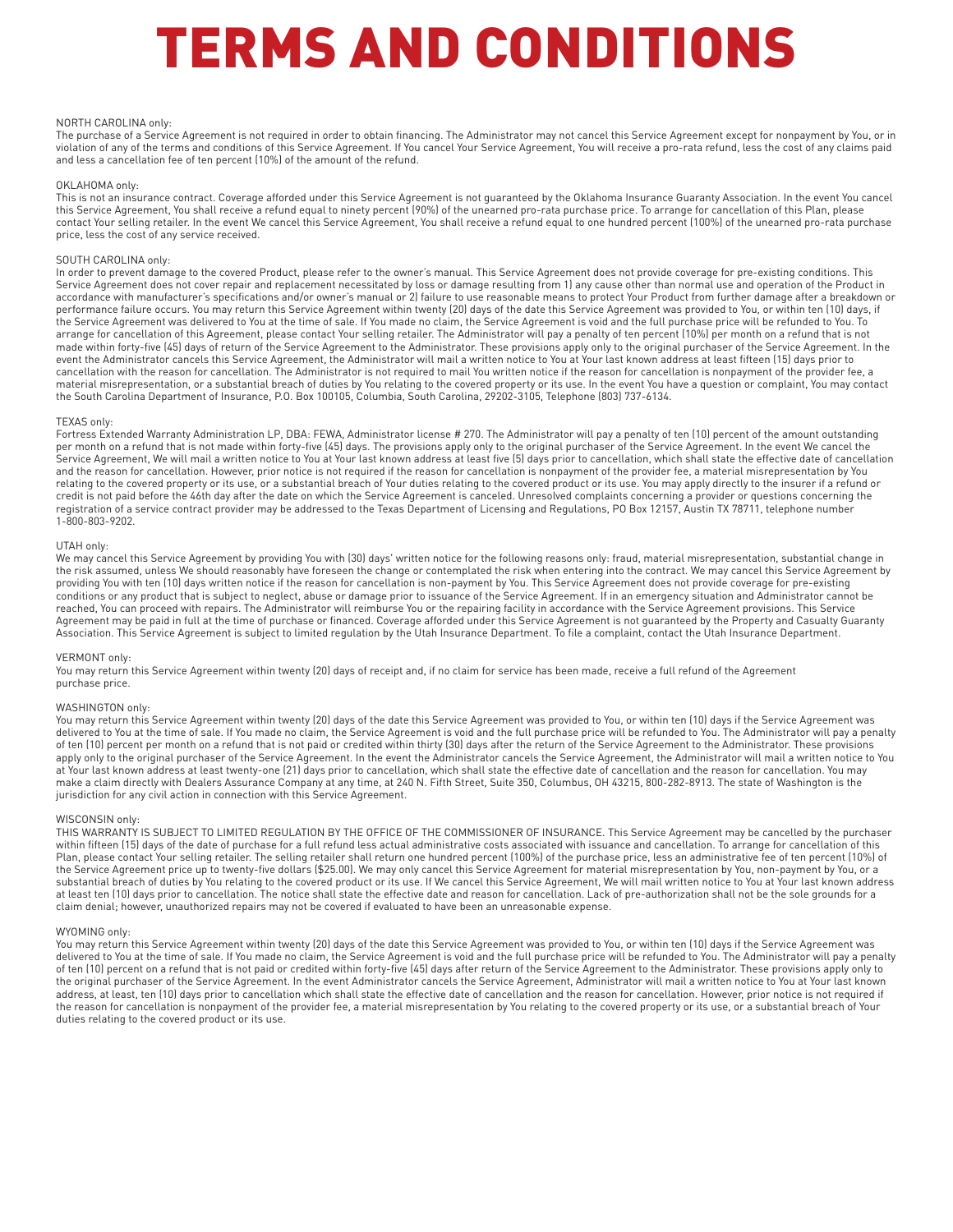

## Residential Units : Limit of Liability

| <b>Size</b>        | <b>SEER</b> | <b>Equipment</b> | <b>Limit of Liability</b> |
|--------------------|-------------|------------------|---------------------------|
| 2 Ton              | $18+$       | A/C - Gas Split  | \$7,143.53                |
| 3 Ton              | $18+$       | A/C - Gas Split  | \$7,552.94                |
| 4 Ton              | $18+$       | A/C - Gas Split  | \$8,311.76                |
| 5 Ton              | $18+$       | A/C - Gas Split  | \$8,678.82                |
|                    |             |                  |                           |
| $1.5$ Ton          | $14 - 16$   | A/C - Gas Split  | \$4,696.47                |
| 2 Ton              | $14 - 16$   | A/C - Gas Split  | \$4,745.88                |
| 2.5 Ton            | $14 - 16$   | A/C - Gas Split  | \$4,911.76                |
| 3 Ton              | $14 - 16$   | A/C - Gas Split  | \$5,081.18                |
| $3.5$ Ton          | $14 - 16$   | A/C - Gas Split  | \$5,445.88                |
| 4 Ton              | $14 - 16$   | A/C - Gas Split  | \$5,917.65                |
| 5 Ton              | $14 - 16$   | A/C - Gas Split  | \$6,524.71                |
|                    |             |                  |                           |
| $1.5$ Ton          | 13          | A/C - Gas Split  | \$3,043.53                |
| 2 Ton              | 13          | A/C - Gas Split  | \$3,062.35                |
| 2.5 Ton            | 13          | A/C - Gas Split  | \$3,235.29                |
| 3 Ton              | 13          | A/C - Gas Split  | \$3,403.53                |
| 3.5 Ton            | 13          | A/C - Gas Split  | \$3,570.59                |
| 4 Ton              | 13          | A/C - Gas Split  | \$3,672.94                |
| $\overline{5}$ Ton | 13          | A/C - Gas Split  | \$4,064.71                |
|                    |             |                  |                           |
| 2 Ton              | $18 +$      | A/C - Elec Split | \$6,864.71                |
| 3 Ton              | $18 +$      | A/C - Elec Split | \$7,383.53                |
| 4 Ton              | $18 +$      | A/C - Elec Split | \$8,050.59                |
| 5 Ton              | $18 +$      | A/C - Elec Split | \$8,623.53                |
|                    |             |                  |                           |
| $1.5$ Ton          | $14 - 16$   | A/C - Elec Split | \$4,503.53                |
| 2 Ton              | $14 - 16$   | A/C - Elec Split | \$4,552.94                |
| 2.5 Ton            | 14-16       | A/C - Elec Split | \$4,757.65                |
| $\overline{3}$ Ton | $14 - 16$   | A/C - Elec Split | 55,203.53                 |
| 3.5 Ton            | $14 - 16$   | A/C - Elec Split | \$5,341.18                |
| 4 Ton              | 14-16       | A/C - Elec Split | \$6,005.88                |
| 5 Ton              | $14 - 16$   | A/C - Elec Split | \$6,512.94                |
|                    |             |                  |                           |
| $1.5$ Ton          | 13          | A/C - Elec Split | \$2,672.94                |
| 2 Ton              | 13          | A/C - Elec Split | \$2,756.47                |
| 2.5 Ton            | 13          | A/C - Elec Split | \$2,884.71                |
| 3 Ton              | 13          | A/C - Elec Split | \$3,088.24                |
| 3.5 Ton            | 13          | A/C - Elec Split | \$3,327.06                |
| 4 Ton              | 13          | A/C - Elec Split | \$3,460.00                |
| 5 Ton              | 13          | A/C - Elec Split | \$3,740.00                |
|                    |             |                  |                           |
| 2 Ton              | $18 +$      | H/P System       | \$7,550.59                |
| 3 Ton              | $18 +$      | H/P System       | \$7,974.12                |
| 4 Ton              | $18 +$      | H/P System       | \$8,784.71                |
| 5 Ton              | $18 +$      | H/P System       | \$9,315.29                |
|                    |             |                  |                           |
| $1.5$ Ton          | $14 - 16$   | H/P System       | \$4,709.41                |
| 2 Ton              | 14-16       | H/P System       | \$4.767.06                |
| 2.5 Ton            | 14-16       | H/P System       | \$4,970.59                |
| 3 Ton              | 14-16       | H/P System       | \$5,374.12                |
| 3.5 Ton            | 14-16       | H/P System       | \$5,570.59                |
| 4 Ton              | 14-16       | H/P System       | \$6,058.82                |
| 5 Ton              | 14-16       | H/P System       | \$6,563.53                |
|                    |             |                  |                           |
| $1.5$ Ton          | 13          | H/P System       | \$2,998.82                |
| 2 Ton              | 13          | H/P System       | \$3,095.29                |
| 2.5 Ton            | 13          | H/P System       | \$3,274.12                |
| 3 Ton              | 13          | H/P System       | \$3,534.12                |
| 3.5 Ton            | 13          | H/P System       | \$3,782.35                |
| 4 Ton              | 13          | H/P System       | \$3,883.53                |
| 5 Ton              | 13          | H/P System       | \$4,174.12                |

| <b>Size</b>        | <b>SEER</b> | <b>Limit of Liability</b><br><b>Equipment</b> |                          |
|--------------------|-------------|-----------------------------------------------|--------------------------|
| 2 Ton              | $18+$       | Dual Fuel System                              | \$7,829.41               |
| 3 Ton              | $18+$       | Dual Fuel System                              | \$8,143.53               |
| 4 Ton              | $18 +$      | Dual Fuel System                              | \$9,045.88               |
| 5 Ton              | $18 +$      | Dual Fuel System                              | \$9.370.59               |
|                    |             |                                               |                          |
| 1.5 Ton            | 14-16       | Dual Fuel System                              | \$4,902.35               |
| 2 Ton              | $14 - 16$   | Dual Fuel System                              | \$4,960.00               |
| 2.5 Ton            | $14 - 16$   | Dual Fuel System                              | \$5,124.71               |
| 3 Ton              | $14 - 16$   | Dual Fuel System                              | \$5,251.76               |
| 3.5 Ton            | 14-16       | Dual Fuel System                              | \$5,675.29               |
| 4 Ton              | $14 - 16$   | Dual Fuel System                              | \$5,970.59               |
| 5 Ton              | $14 - 16$   | Dual Fuel System                              | \$6,575.29               |
|                    |             |                                               |                          |
| $1.5$ Ton          | 13          | Dual Fuel System                              | \$3,369.41               |
| 2 Ton              | 13          | Dual Fuel System                              | 53,401.18                |
| 2.5 Ton            | 13          | Dual Fuel System                              | \$3,624.71               |
| 3 Ton              | 13          | Dual Fuel System                              | \$3,849.41               |
| $3.5$ Ton          | 13          | Dual Fuel System                              | \$4,025.88               |
| 4 Ton              | 13          | Dual Fuel System                              | \$4,096.47               |
| 5 Ton              | 13          | Dual Fuel System                              | \$4,498.82               |
|                    |             |                                               |                          |
| 2 Ton              | $18+$       | A/C Condenser                                 | S3.611.76                |
| $\overline{3}$ Ton | $18+$       | A/C Condenser                                 | \$3,901.18               |
| 4 Ton              |             | A/C Condenser                                 |                          |
|                    | $18 +$      | A/C Condenser                                 | \$4,227.06               |
| 5 Ton              | $18+$       |                                               | \$4,594.12               |
| $1.5$ Ton          | 14-16       | A/C Condenser                                 |                          |
| 2 Ton              | $14 - 16$   | A/C Condenser                                 | \$2,238.82<br>\$2,288.24 |
| 2.5 Ton            | $14 - 16$   | A/C Condenser                                 |                          |
|                    |             |                                               | \$2,463.53               |
| 3 Ton              | $14 - 16$   | A/C Condenser                                 | \$2,676.47               |
| 3.5 Ton            | $14 - 16$   | A/C Condenser                                 | \$2,765.88               |
| 4 Ton              | 14-16       | A/C Condenser                                 | \$3,211.76               |
| 5 Ton              | $14 - 16$   | A/C Condenser                                 | \$3,514.12               |
| 1.5 Ton            |             | A/C Condenser                                 |                          |
| 2 Ton              | 13          | A/C Condenser                                 | \$1,467.06               |
|                    | 13          |                                               | \$1,480.00               |
| 2.5 Ton<br>3 Ton   | 13          | A/C Condenser                                 | \$1,561.18               |
|                    | 13          | A/C Condenser                                 | \$1,705.88               |
| 3.5 Ton            | 13          | A/C Condenser                                 | \$1,803.53               |
| 4 Ton              | 13          | A/C Condenser                                 | \$1,895.29               |
| 5 Ton              | 13          | A/C Condenser                                 | \$2,122.35               |
|                    |             | H/P Condenser                                 |                          |
| 2 Ton              | $18 +$      |                                               | \$4,297.65               |
| 3 Ton              | $18 +$      | H/P Condenser                                 | \$4,491.76               |
| 4 Ton              | $18 +$      | H/P Condenser                                 | \$4,961.18               |
| 5 Ton              | $18 +$      | H/P Condenser                                 | \$5,285.88               |
|                    |             |                                               |                          |
| $1.5$ Ton          | 14-16       | H/P Condenser                                 | \$2,444.71<br>\$2,502.35 |
| 2 Ton              | $14 - 16$   | H/P Condenser                                 |                          |
| 2.5 Ton<br>3 Ton   | $14 - 16$   | H/P Condenser<br>H/P Condenser                | \$2,676.47               |
|                    | 14-16       |                                               | \$2,847.06               |
| 3.5 Ton            | 14-16       | H/P Condenser                                 | \$2,995.29               |
| 4 Ton              | $14 - 16$   | H/P Condenser                                 | \$3,264.71               |
| 5 Ton              | $14 - 16$   | H/P Condenser                                 | \$3,564.71               |
|                    |             |                                               |                          |
| 1.5 Ton            | 13          | H/P Condenser                                 | \$1,792.94               |
| 2 Ton              | 13          | H/P Condenser                                 | \$1,818.82               |
| 2.5 Ton            | 13          | H/P Condenser                                 | \$1,950.59               |
| 3 Ton              | 13          | H/P Condenser                                 | \$2,151.76               |
| 3.5 Ton            | 13          | H/P Condenser                                 | \$2,258.82               |
| 4 Ton              | 13          | H/P Condenser                                 | \$2,318.82               |
| 5 Ton              | 13          | H/P Condenser                                 | \$2,556.47               |

Continued on Page 2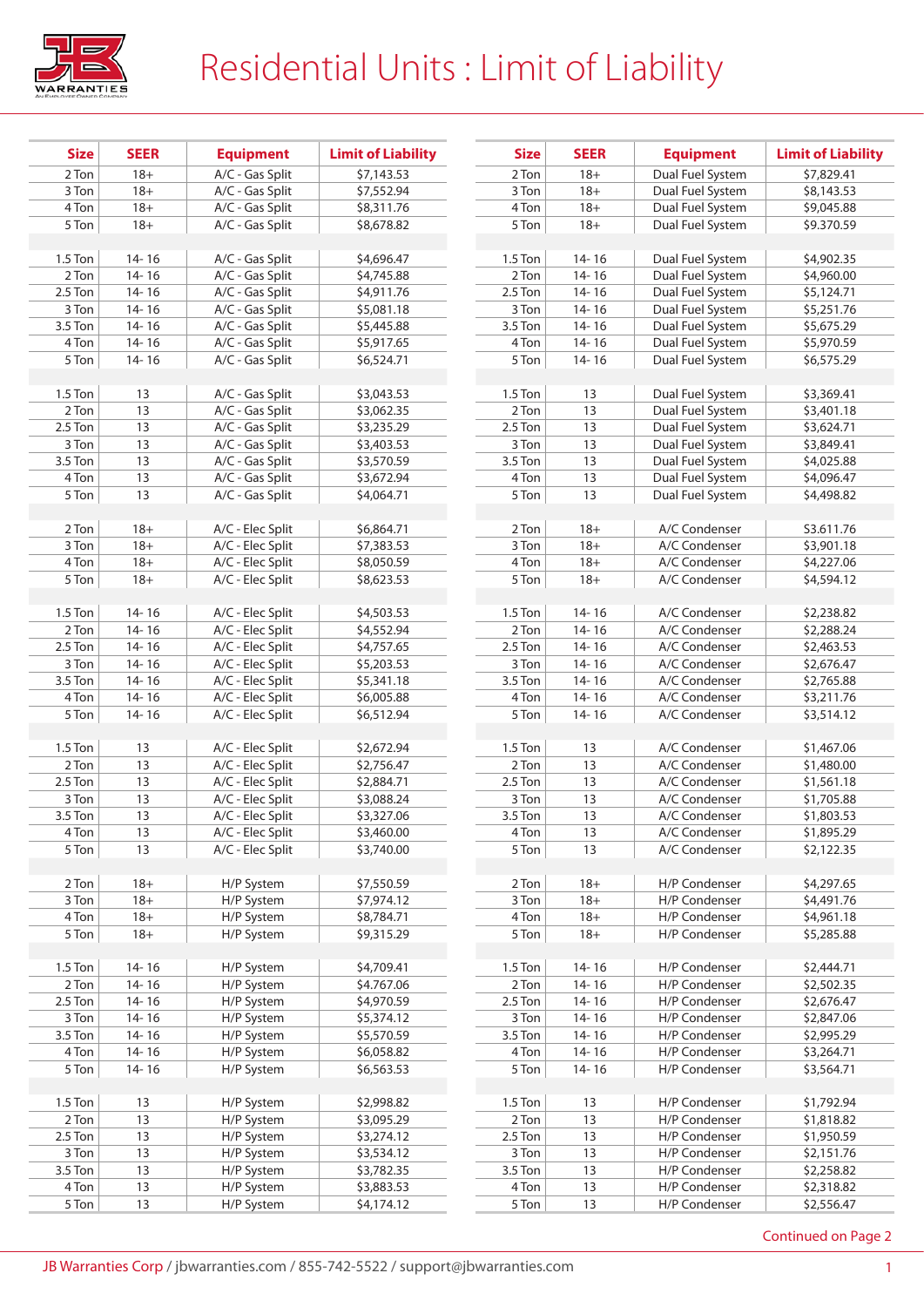

## Residential Units : Limit of Liability

| <b>Size</b> | <b>SEER</b> | <b>Equipment</b>   | <b>Limit of Liability</b> |
|-------------|-------------|--------------------|---------------------------|
| 2 Ton       | $90% +$     | Furnace            | \$1,876.47                |
| 3 Ton       | $90%+$      | Furnace            | \$1,930.59                |
| 4 Ton       | $90% +$     | Furnace            | S2,311.76                 |
| 5 Ton       | $90% +$     | Furnace            | S2,311.76                 |
|             |             |                    |                           |
| $1.5$ Ton   | 80%         | Furnace            | \$1,876.47                |
| 2 Ton       | 80%         | Furnace            | \$1,876.47                |
| 2.5 Ton     | 80%         | Furnace            | \$1,800.00                |
| 3 Ton       | 80%         | Furnace            | \$1,800.00                |
| 3.5 Ton     | 80%         | Furnace            | \$2,031.76                |
| 4 Ton       | 80%         | Furnace            | \$2,031.76                |
| 5 Ton       | 80%         | Furnace            | \$2,244.71                |
|             |             |                    |                           |
| 1.5 Ton     | 80%         | Furnace            | \$1,143.53                |
| 2 Ton       | 80%         | Furnace            | \$1,149.41                |
| 2.5 Ton     | 80%         | Furnace            | \$1,181.18                |
| 3 Ton       | 80%         | Furnace            | \$1,181.18                |
| 3.5 Ton     | 80%         | Furnace            | \$1,190.59                |
| 4 Ton       | 80%         | Furnace            | \$1,201.18                |
| 5 Ton       | 80%         | Furnace            | \$1,290.59                |
|             |             |                    |                           |
| 2 Ton       | $18+$       | Ductless System    | \$5,588.24                |
| 3 Ton       | $18+$       | Ductless System    | \$6,358.82                |
| 4 Ton       | $18+$       | Ductless System    | S6,411.76                 |
| 5 Ton       | $18+$       | Ductless System    | \$6,529.41                |
| All         | All         | <b>Indoor Unit</b> | \$3,235.29                |

| <b>Size</b> | <b>SEER</b> | <b>Equipment</b>             | <b>Limit of Liability</b> |
|-------------|-------------|------------------------------|---------------------------|
| 2 Ton       | $18+$       | Air Handler                  | \$2,076.47                |
| 3 Ton       | $18+$       | Air Handler                  | \$2,305.88                |
| 4 Ton       | $18+$       | Air Handler                  | \$2,647.06                |
| 5 Ton       | $18+$       | Air Handler                  | \$2,852.94                |
|             |             |                              |                           |
| $1.5$ Ton   | 13          | Air Handler                  | S2,117.65                 |
| 2 Ton       | 13          | Air Handler                  | S2,117.65                 |
| 2.5 Ton     | 13          | Air Handler                  | \$2,147.06                |
| 3 Ton       | 13          | Air Handler                  | \$2,380.00                |
| 3.5 Ton     | 13          | Air Handler                  | \$2,428.24                |
| 4 Ton       | 13          | Air Handler                  | \$2,647.06                |
| 5 Ton       | 13          | Air Handler                  | \$2,851.76                |
|             |             |                              |                           |
| $1.5$ Ton   | 13          | Air Handler                  | \$1,147.06                |
| 2 Ton       | 13          | Air Handler                  | \$1,217.65                |
| $2.5$ Ton   | 13          | Air Handler                  | \$1,264.71                |
| 3 Ton       | 13          | Air Handler                  | \$1,323.53                |
| 3.5 Ton     | 13          | Air Handler                  | \$1,464.71                |
| 4 Ton       | 13          | Air Handler                  | \$1,505.88                |
| 5 Ton       | 13          | Air Handler                  | \$1,558.82                |
|             |             |                              |                           |
| $< 60$ Gal  | <b>NA</b>   | <b>Water Heater</b>          | \$1,426.47                |
| $= 250K$    | <b>NA</b>   | <b>Tankless Water Heater</b> | \$1,661.76                |
| <b>Btuh</b> |             |                              |                           |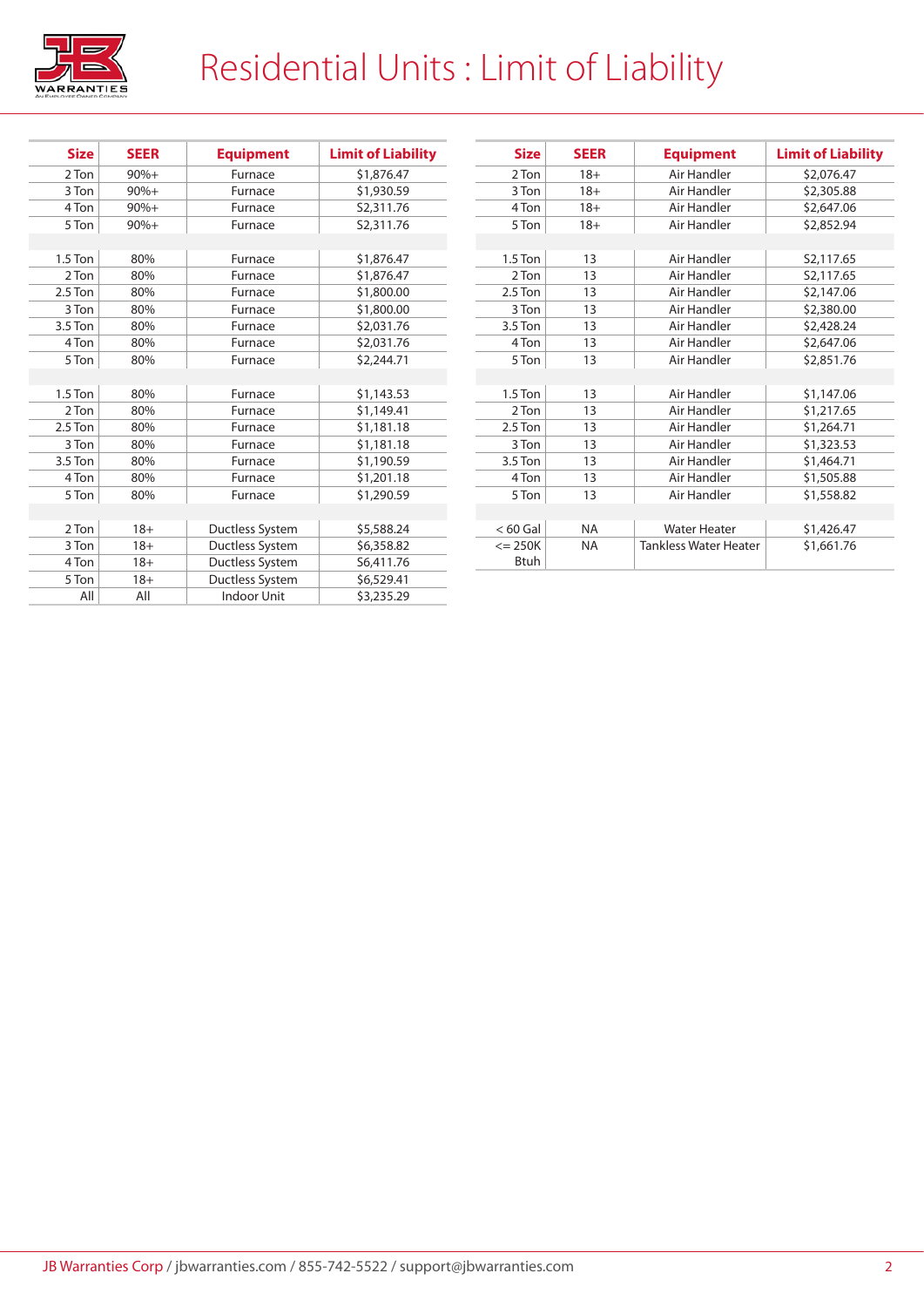

## Commercial Units: Limit of Liability

|                                                    |                        |                      |                                      | <b>JBW Limit of</b>       |                              |                    |
|----------------------------------------------------|------------------------|----------------------|--------------------------------------|---------------------------|------------------------------|--------------------|
| <b>Description</b>                                 | <b>Capacity (Tons)</b> | <b>Seer/EER</b>      | <b>Voltage/Phase</b>                 | <b>Liability</b>          | <b>Additional Info</b>       | <b>Refrigerant</b> |
| <b>Commercial Package Unit</b>                     |                        |                      |                                      |                           |                              |                    |
| Commercial Package Unit                            | 2 Ton                  | 14-SEER              | 1 Phase / 230V                       | \$1,984.00                |                              | 410a               |
| Commercial Package Unit                            | 2.5 Ton                | 14-SEER              | 1 Phase / 230V                       | \$2,113.00                |                              | 410a               |
| Commercial Package Unit                            | 3 Ton                  | 14-SEER              | 1 Phase / 230V                       | \$2,249.00                |                              | 410a               |
| Commercial Package Unit                            | 3.5 Ton                | 14-SEER              | 1 Phase / 230V                       | \$2,400.00                |                              | 410a               |
| Commercial Package Unit                            | 4 Ton                  | 14-SEER              | 1 Phase / 230V                       | \$2,574.00                |                              | 410a               |
| Commercial Package Unit                            | 5 Ton                  | 14-SEER              | 1 Phase / 230V                       | \$2,674.00                |                              | 410a               |
| Commercial Package Unit                            | 3 Ton                  | 13-SEER              | 3 Phase / 230V                       | \$2,273.00                |                              | 410a               |
| Commercial Package Unit                            | 3 Ton                  | 13-SEER              | 3 Phase / 460V                       | \$2,311.00                |                              | 410a               |
| Commercial Package Unit                            | 4 Ton                  | 13-SEER              | 3 Phase / 230V                       | \$2,566.00                |                              | 410a               |
| Commercial Package Unit                            | 4 Ton                  | 13-SEER              | 3 Phase / 460V                       | \$2,604.00                |                              | 410a               |
| Commercial Package Unit                            | 5 Ton                  | 13-SEER              | 3 Phase / 230V                       | \$3,163.00                |                              | 410a               |
| Commercial Package Unit                            | 5 Ton                  | 13-SEER              | 3 Phase / 460V                       | \$3,205.00                |                              | 410a               |
| Commercial Package Unit                            | 6 Ton                  | 11.2- EER            | 3 Phase / 230/460 V                  | \$3,342.00                | Micro Channel Condenser Coil | 410a               |
| Commercial Package Unit                            | 7.5 Ton                | 11.2- EER            | 3 Phase / 230V                       | \$4,522.00                | Micro Channel Condenser Coil | 410a               |
| Commercial Package Unit                            | 7.5 Ton                | 11.2- EER            | 3 Phase / 460V                       | \$4,704.00                | Micro Channel Condenser Coil | 410a               |
| Commercial Package Unit                            | 8.5 Ton                | 11.2- EER            | 3 Phase / 230/460 V                  | \$5,263.00                | Micro Channel Condenser Coil | 410a               |
| Commercial Package Unit                            | 10 Ton                 | 11.3-EER             | 3 Phase / 230/460 V                  | \$6,046.00                | Micro Channel Condenser Coil | 410a               |
| Commercial Package Unit                            | 15 Ton                 | 11.0- EER            | 3 Phase / 230/460 V                  | \$6,761.00                |                              | 410a               |
| Commercial Package Unit                            | 17.5 Ton               | 11.0- EER            | 3 Phase / 230/460 V                  | \$8,110.00                |                              | 410a               |
| Commercial Package Unit                            | 20 Ton                 | 10.0- EER            | 3 Phase / 230/460 V                  | \$9,070.00                |                              | 410a               |
| Commercial Package Unit                            | 25 Ton                 | 10.0- EER            | 3 Phase / 208/230V                   | \$10,607.00               |                              | 410a               |
| Commercial Package Unit                            | 12.5 Ton               | 11.0- EER            | 3 Phase / 208/230V                   | \$7,132.00                |                              | 410a               |
| Commercial Package Unit                            | 12.5 Ton               | 11.0- EER            | 3 Phase / 460V                       | \$7,346.00                |                              | 410a               |
| Commercial Package Unit                            | 15 Ton                 | 11.0- EER            | 3 Phase / 208/230V                   | \$7,839.00                |                              | 410a               |
| Commercial Package Unit                            | 15 Ton                 | 11.0- EER            | 3 Phase / 460V                       | \$8,007.00                |                              | 410a               |
| Commercial Package Unit                            | 17.5 Ton               | 11.0- EER            | 3 Phase / 208/230V                   | \$10,287.00               |                              | 410a               |
| Commercial Package Unit                            | 17.5 Ton               | 11.0- EER            | 3 Phase / 460V                       | \$10,509.00               |                              | 410a               |
| Commercial Package Unit                            | 20 Ton                 | 10.0- EER            | 3 Phase / 208/230V                   | \$11,471.00               |                              | 410a               |
| Commercial Package Unit                            | 20 Ton                 | 10.0- EER            | 3 Phase / 460V                       | \$11,719.00               |                              | 410a               |
| Commercial Package Unit                            | 25 Ton<br>25 Ton       | 10.0- EER            | 3 Phase / 208/230V                   | \$12,670.00               |                              | 410a               |
| Commercial Package Unit<br>Commercial Package Unit | 2 Ton                  | 10.0- EER<br>14-SEER | 3 Phase / 460V<br>1 Phase / 208/230V | \$13,051.00<br>\$2,319.00 |                              | 410a<br>410a       |
| Commercial Package Unit                            | 2.5 Ton                | 14-SEER              | 1 Phase / 208/230V                   | \$2,448.00                |                              | 410a               |
| Commercial Package Unit                            | 3 Ton                  | 14-SEER              | 1 Phase / 208/230V                   | \$2,590.00                |                              | 410a               |
| Commercial Package Unit                            | 3.5 Ton                | 14-SEER              | 1 Phase / 208/230V                   | \$3,695.00                |                              | 410a               |
| Commercial Package Unit                            | 4 Ton                  | 14-SEER              | 1 Phase / 208/230V                   | \$3,015.00                |                              | 410a               |
| Commercial Package Unit                            | 5 Ton                  | 14-SEER              | 1 Phase / 208/230V                   | \$3,287.00                |                              | 410a               |
| Commercial Package Unit                            | 3 Ton                  | 13-SEER              | 3 Phase / 460V                       | \$2,662.00                |                              | 410a               |
| Commercial Package Unit                            | 4 Ton                  | 13-SEER              | 3 Phase / 460V                       | \$3,108.00                |                              | 410a               |
| Commercial Package Unit                            | 5 Ton                  | 11.2- EER            | 3 Phase / 460V                       | \$3,481.00                |                              | 410a               |
| Commercial Package Unit                            | 6 Ton                  | 11.2- EER            | 3 Phase / 208/230V                   | \$3,880.00                | Micro Channel Condenser Coil | 410a               |
| Commercial Package Unit                            | 6 Ton                  | 11.1- EER            | 3 Phase / 460V                       | \$3,917.00                | Micro Channel Condenser Coil | 410a               |
| Commercial Package Unit                            | 7.5 Ton                | 11.1- EER            | 3 Phase / 208/230V                   | \$4,994.00                | Micro Channel Condenser Coil | 410a               |
| Commercial Package Unit                            | 7.5 Ton                | 11.1- EER            | 3 Phase / 460V                       | \$5,035.00                | Micro Channel Condenser Coil | 410a               |
| Commercial Package Unit                            | 7.5 Ton                | 11.2- EER            | 3 Phase / 208/230V                   | \$5,192.00                | Micro Channel Condenser Coil | 410a               |
| Commercial Package Unit                            | 7.5 Ton                | 11.2- EER            | 3 Phase / 460V                       | \$5,233.00                | Micro Channel Condenser Coil | 410a               |
| Commercial Package Unit                            | 8.5 Ton                | 11.2- EER            | 3 Phase / 208/230V                   | \$5,932.00                | Micro Channel Condenser Coil | 410a               |
| Commercial Package Unit                            | 8.5 Ton                | 11.2- EER            | 3 Phase / 460V                       | \$5,974.00                | Micro Channel Condenser Coil | 410a               |
| Commercial Package Unit                            | 10 Ton                 | 11.3- EER            | 3 Phase / 208/230V                   | \$6,689.00                | Micro Channel Condenser Coil | 410a               |
| Commercial Package Unit                            | 10 Ton                 | 11.3- EER            | 3 Phase / 460V                       | \$6,729.00                | Micro Channel Condenser Coil | 410a               |
| Commercial Package Unit                            | 15 Ton                 | 11.0- EER            | 3 Phase / 230/460 V                  | \$7,762.00                |                              | 410a               |
| Commercial Package Unit                            | 17.5 Ton               | 11.0- EER            | 3 Phase / 230/460 V                  | \$9,315.00                |                              | 410a               |
| Commercial Package Unit                            | 20 Ton                 | 10.0- EER            | 3 Phase / 230/460 V                  | \$10,417.00               |                              | 410a               |
| Commercial Package Unit                            | 25 Ton                 | 10.0- EER            | 3 Phase / 230/460 V                  | \$12,178.00               |                              | 410a               |
| Commercial Package Unit                            | 12.5 Ton               | 11.0- EER            | 3 Phase / 230/460 V                  | \$8,610.00                |                              | 410a               |
| Commercial Package Unit                            | 15 Ton                 | 11.0- EER            | 3 Phase / 230/460 V                  | \$9,635.00                |                              | 410a               |
| Commercial Package Unit                            | 17.5 Ton               | 11.0- EER            | 3 Phase / 230/460 V                  | \$12,063.00               |                              | 410a               |
| Commercial Package Unit                            | 20 Ton                 | 10.2- EER            | 3 Phase / 230/460 V                  | \$13,522.00               |                              | 410a               |
| Commercial Package Unit                            | 25 Ton                 | 10.0- EER            | 3 Phase / 230/460 V                  | \$16,228.00               |                              | 410a               |